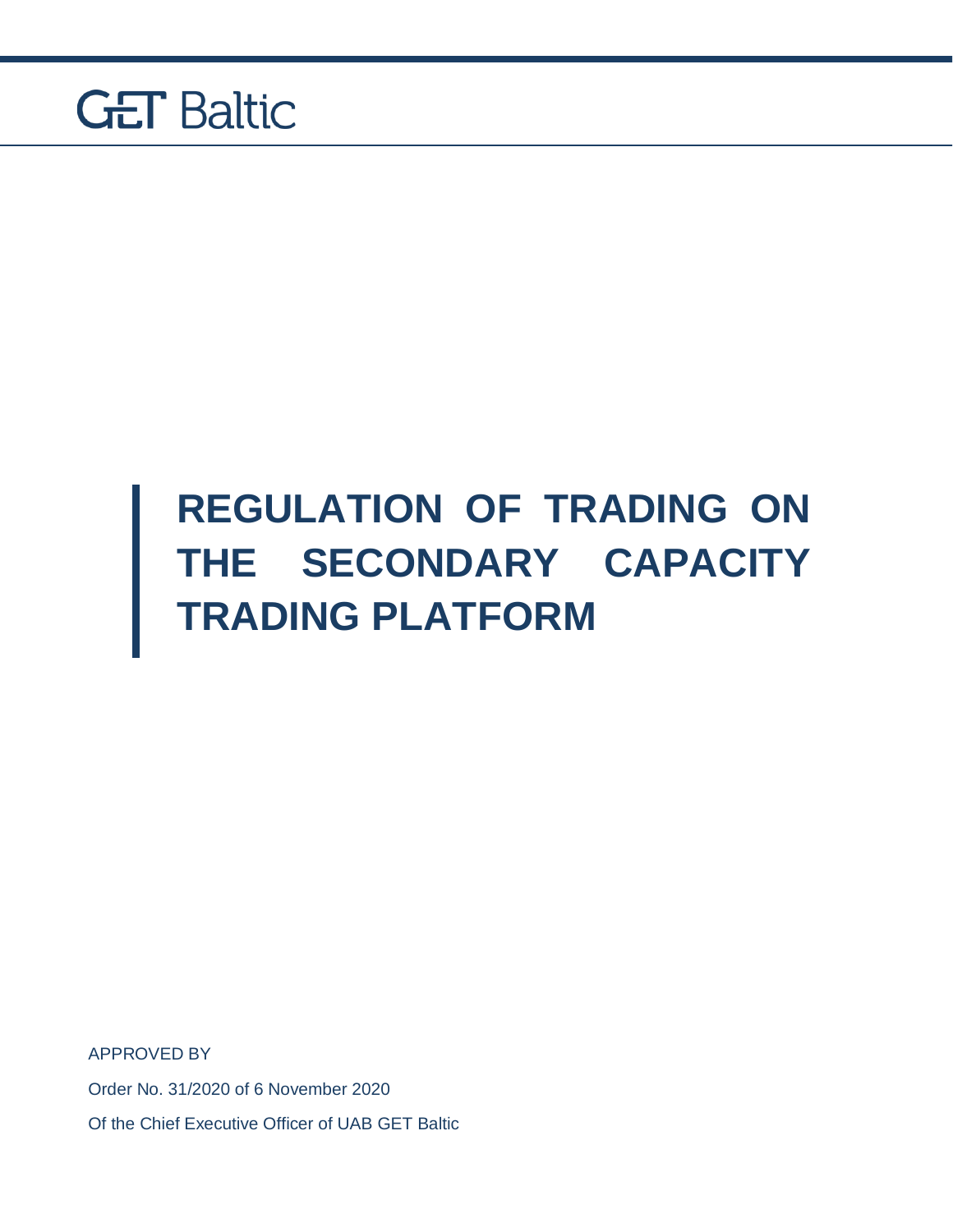#### **CONTENT**

| 1 <sub>1</sub> |                                                                     |
|----------------|---------------------------------------------------------------------|
| 1.1.           |                                                                     |
| 1.2.           |                                                                     |
| 1.3.           |                                                                     |
| 1.4.           |                                                                     |
| 2.             |                                                                     |
| 2.1.           |                                                                     |
| 2.2.           |                                                                     |
| 2.3.           |                                                                     |
| 3.             | GENERAL TERMS AND CONDITIONS OF TRADING CAPACITY ON THE PLATFORM  9 |
| 3.1.           |                                                                     |
| 3.2.           |                                                                     |
| 3.3.           |                                                                     |
| 3.4.           |                                                                     |
| 3.5.           |                                                                     |
| 4.             |                                                                     |
| 4.1.           |                                                                     |
| 4.2.           |                                                                     |
| 5.             | RIGHTS, OBLIGATIONS AND RESPONSIBILITIES OF THE PARTIES 15          |
| 5.1.           |                                                                     |
| 5.2.           |                                                                     |
| 6.             |                                                                     |
| 6.1.           |                                                                     |
| 6.2.           |                                                                     |
| 6.3.           |                                                                     |
| 6.4.           |                                                                     |
| 6.5.           |                                                                     |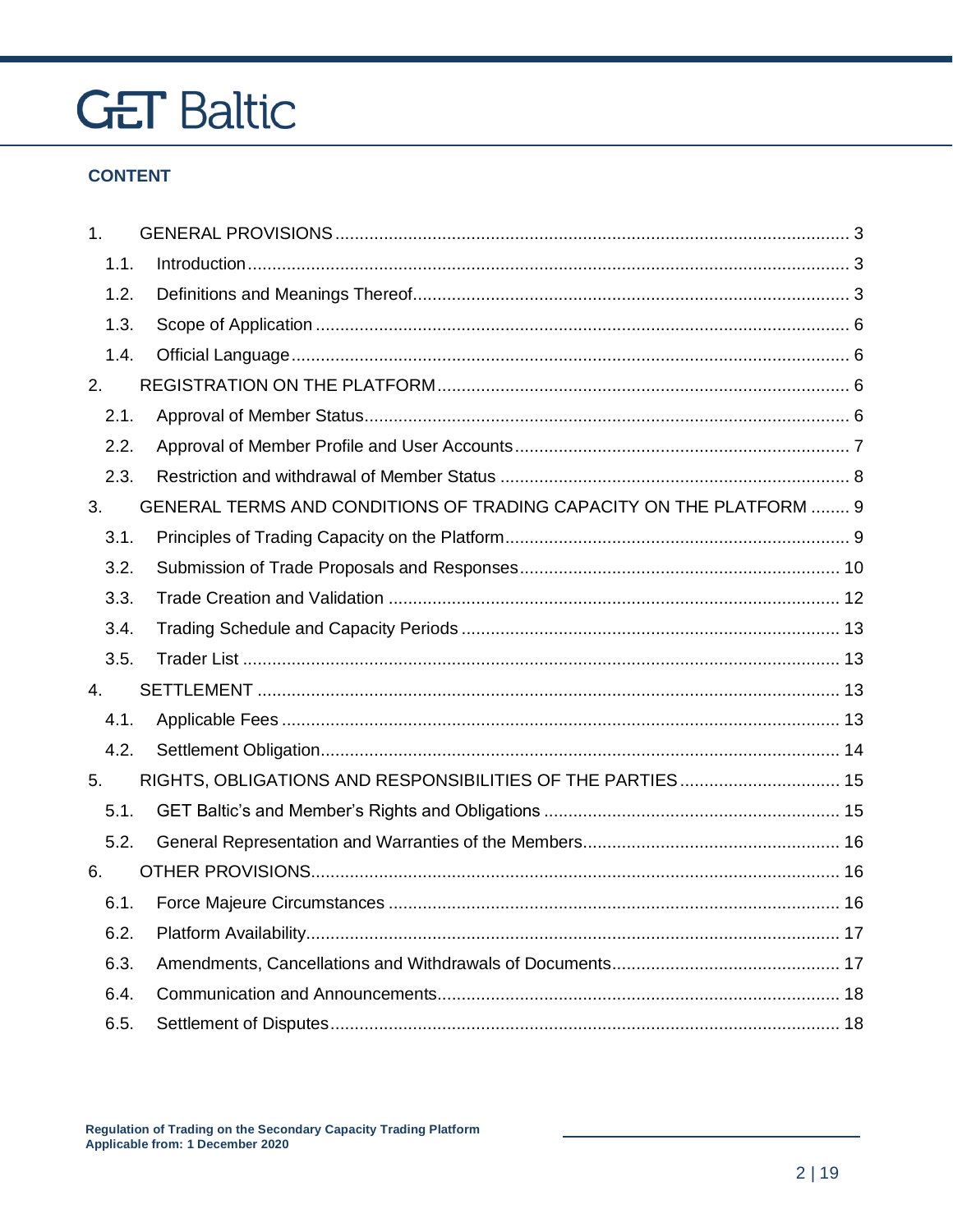#### <span id="page-2-0"></span>**1. GENERAL PROVISIONS**

#### <span id="page-2-1"></span>**1.1. Introduction**

- 1.1.1. The Secondary Capacity Trading Platform (hereinafter the Platform) is an electronic trading platform operated by UAB GET Baltic (hereinafter – GET Baltic) for trading gas capacity on a secondary market. GET Baltic is a legal entity established in accordance with the laws of the Republic of Lithuania that carries out its business activity under a gas exchange operator licence. The company organises trade of physical gas products on an Organized Market Place and provides exchange services to the gas market participants via regional gas trading platform in Lithuania, Latvia, Estonia and Finland as well as REMIT and UMM data reporting services. The company has expanded provided services by having developed a dedicated platform for secondary gas capacity trading in Finland.
- 1.1.2. The Finnish gas transmission system operator Gasgrid Finland Oy and GET Baltic have concluded an agreement on the basis of which GET Baltic has the right to organize trading of capacity on the secondary market via the Platform that meets the requirements of the TSO.
- 1.1.3. In order to establish the principles of operation of the Platform, general terms and conditions for trading on the Platform, the settlement procedure, the rights and obligations of Members as well as rules for becoming a Member of the Platform, GET Baltic has adopted this Regulation of Trading on the Secondary Capacity Trading Platform (hereinafter – the Regulation).

#### <span id="page-2-2"></span>**1.2. Definitions and Meanings Thereof**

<span id="page-2-3"></span>1.2.1. Definitions and meanings used in the Regulation:

**Capacity** is gas transmission capacity expressed in kWh/h injected into or withdrawn from the transmission system.

**Capacity Period** is any given period of time for which Capacity is traded.

**Contract Price** in respect of concluded Trade shall mean the price agreed between the Receiving Shipper and Transferring Shipper by means of the Platform.

**Energy Identification Code (EIC)** is a standard code scheme for internal European energy markets used, for example, to uniquely identify market participants.

**Entity** shall mean a Shipper who is seeking to become and/or is in the process of becoming the Member on the Platform and acquiring the Member Status.

**First Come First Served (FCFS)** shall mean the trading procedure when the price of the Request to Buy or Offer to Sell is considered as the fixed price the buyer/seller is willing to pay/sell for and only one User may respond to a Trade Proposal.

**Gas Day** shall mean the 24-hour gas delivery period that begins at 7.00 AM EET (EEST) and ends at 7.00 AM EET (EEST) on next day.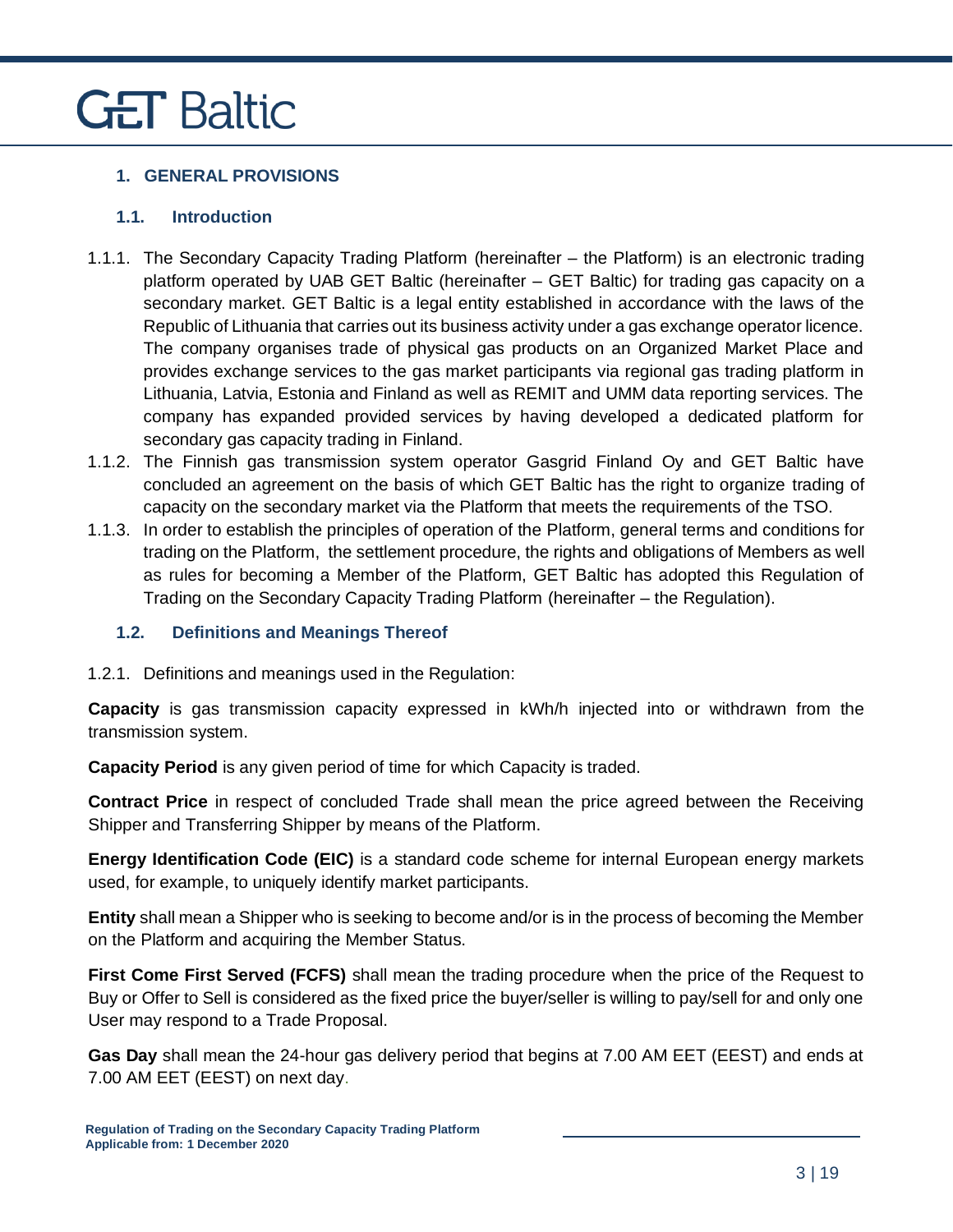**Gasgrid Finland Rules** shall mean Gas Transmission Rules, approved by the TSO on July 30, 2019, including all changes and/or amendments thereof, containing the market rules for the Finnish Gas System for Market Participants operating in the market roles of Shipper and Trader.

**GCT** shall mean Gate Closure Time that is the end of period (time) when the Platform Members can place Trade proposals to the Platform for the specific Gas Day.

**Initiating Shipper** is the Shipper that initiates capacity transfer by creating a Trade proposal.

**Loss** shall mean any direct loss, expense, damage, and penalty actually incurred by the relevant Party.

**Master Data** shall mean a legal entities' data comprising of business information such as company name, company code/business ID, VAT code, address, settlement information such as bank name, IBAN, bank code, invoicing email and information on the Energy Identification Code (EIC) and ACER code.

**Member** shall mean a legal entity, registered on the Platform for the purpose of conducting secondary Capacity trading on the Platform, in accordance with the procedure and conditions established by the Regulation, while **Member Status** shall mean a status of a aforementioned legal entity, confirming it has been registered on the Platform as a Member.

**Membership Agreement** shall mean a written agreement between the GET Baltic and the Shipper intending to become a member of the Platform that sets the rights and obligations of the Shipper and GET Baltic, confirms the Member Status of the Shipper and allows the Shipper to trade Capacity on the Platform.

**Network Point** shall mean the point in the capacity transmission system where the Selling Shipper has acquired Capacity from the TSO.

**Offer to Sell** shall mean a trade proposal, where the creator of such trade proposal is proposing to sell Capacity.

**The Party** or **the Counterparty** shall mean respectively both Members who have entered into a Transaction on the Platform for purchase or sale of Capacity.

**The Platform** shall mean a secondary capacity trading platform, operated by the GET Baltic, under the rules set out in the Regulation.

**Receiving Shipper** shall mean a Shipper that receives capacity rights reserved by a Transferring Shipper from the Transferring Shipper.

**The Regulation** shall mean the Regulation of Trading on the Secondary Capacity Trading Platform, adopted by GET Baltic.

**Regulation (EU) No 715/2009** shall mean Regulation (EC) No 715/2009 of the European Parliament and of the Council of 13 July 2009 on conditions for access to the natural gas transmission networks and repealing Regulation (EC) No 1775/2005.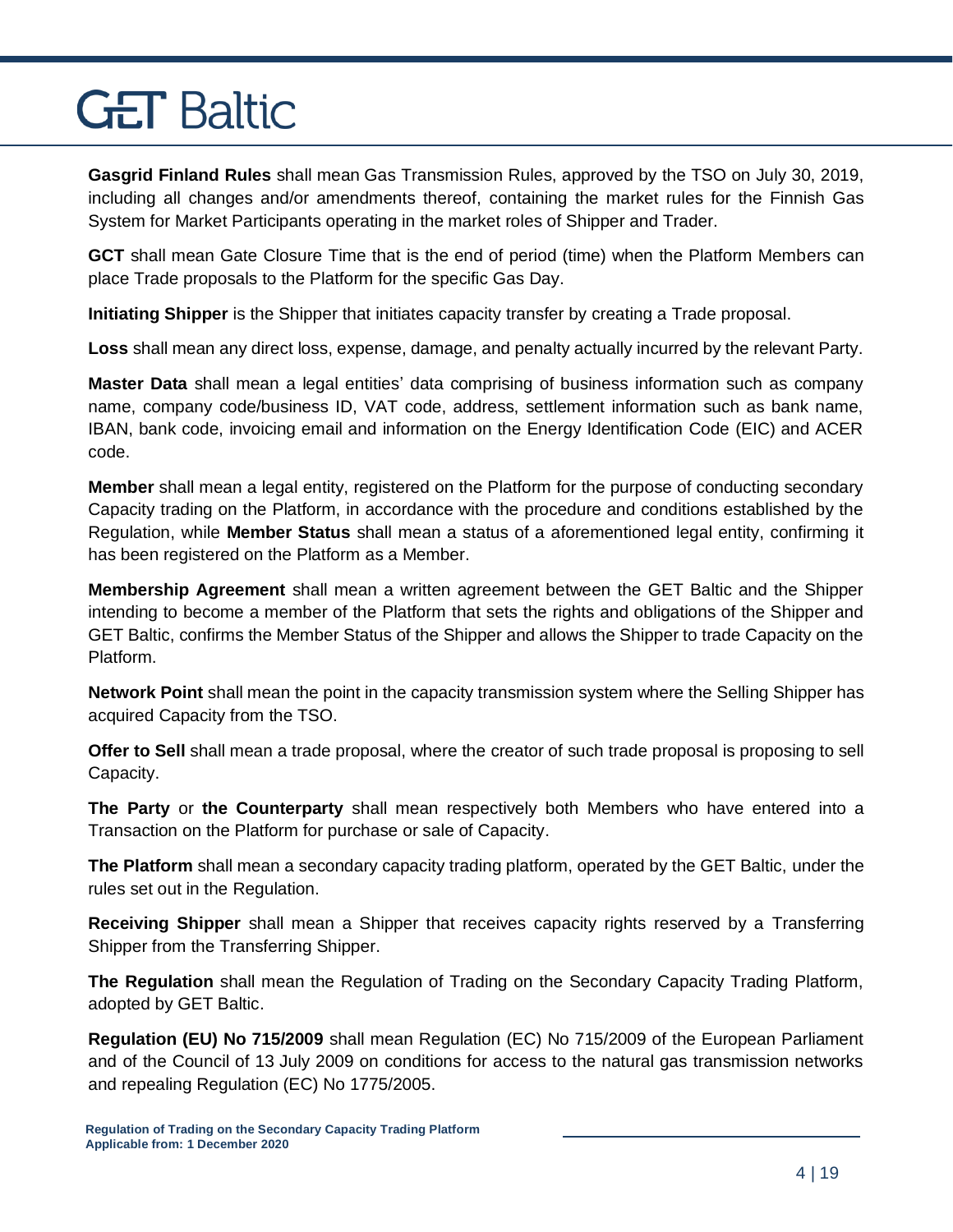**Regulation (EU) No 2017/459** shall mean Commission Regulation (EU) 2017/459 of 16 March 2017 establishing a network code on capacity allocation mechanisms in gas transmission systems and repealing Regulation (EU) No 984/2013.

**Regulation (EU) No 2009/73/EC** shall mean Directive 2009/72/EC of the European Parliament and of the Council of 13 July 2009 concerning common rules for the internal market in electricity and repealing Directive 2003/54/EC.

**Response** shall mean a submitted response to a Trade Proposal either to buy or sell Capacity in relation to conditions indicated under Trade Proposal.

**Responding Shipper** is the shipper that responds to a Capacity transfer request submitted as a Trade Proposal by creating a Response.

**Request to Buy** shall mean a trade proposal, where the creator of such trade proposal is proposing to buy Capacity.

**Settlement** shall mean a procedure upon which one Party eliminates its monetary obligation to the other Party for the services rendered and for the Capacity bought or sold on the Platform.

**Shipper** means a network user of gas transmission systems. Shipper uses the gas transmission services of a TSO to transport gas.

**The Trading Session on the Platform** or **the Trading Session** shall mean the period during which Trade Proposals and Responses are submitted and Transactions are fulfilled.

**Trading Session** shall mean the period during which Offers to Sell, Requests to Buy, Responses are submitted, and trades are concluded.

**Trader shall mean** the Receiving Shipper or the Transferring Shipper who has Member Status.

**Trade Proposal** shall mean a proposal of a Shipper to either buy or sell capacity on the Platform.

**Transaction** or **the Trade** shall mean an agreement concluded by and between two Members to transfer Capacity on the Platform after a Response is submitted to a Trade Proposal either to buy or sell Capacity.

**Transferring Shipper** shall mean a Shipper that transfers acquired capacity rights it has reserved to a Receiving Shipper.

**Transmission System Operator** or **the TSO** shall mean a person as defined in Article 2(4) of Regulation 2009/73/EC. The definition of the TSO applied in the Regulation shall mean Finnish gas transmission system operator Gasgrid Finland Oy.

**User** shall mean a natural person - the Member's officer, employee or other person officially authorized by the Member - who has the right to access the Platform and is carrying out trading or other actions on the Platform on behalf of the Member.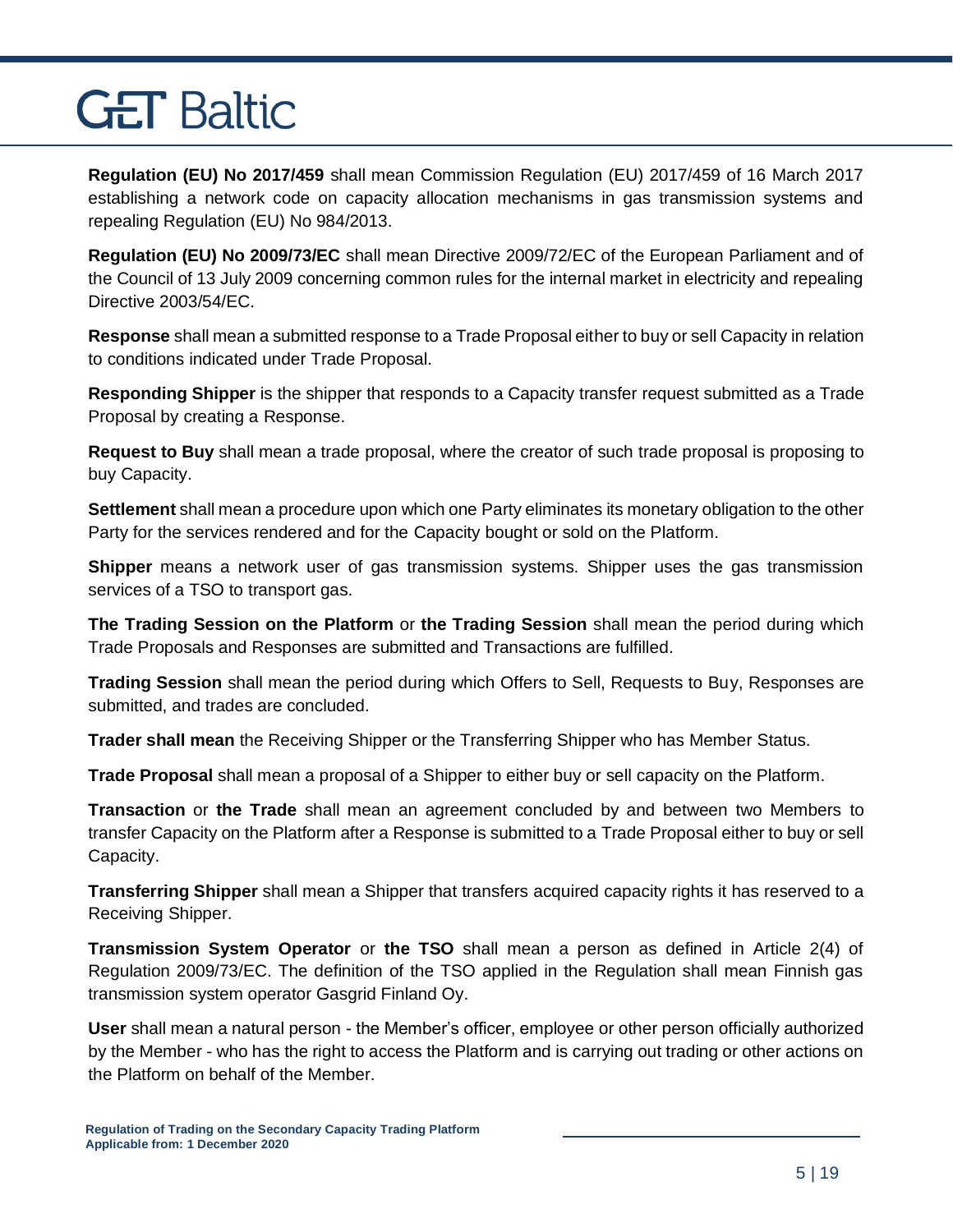**User Data** shall mean the User's data comprising of the person's first name, last name, email and phone number.

**Working day** shall mean any day of a week from Monday to Friday when Bank of Lithuania is working (central bank).

1.2.2. Unless otherwise explicitly indicated, all the terms defined in Paragraph [1.2.1](#page-2-3) of the Regulation in the singular shall include the plural.

#### <span id="page-5-0"></span>**1.3. Scope of Application**

- 1.3.1. This Regulation defines principles for the use of the Platform by TSO, Shippers and Members.
- 1.3.2. All discrepancies and/or supplementary regulations enforced by TSO with regard to the scope hereof, are hereby explicitly excluded, unless the Regulation provides otherwise, or it is explicitly authorized by the GET Baltic or in other way announced by GET Baltic to the Members on the Platform.
- <span id="page-5-6"></span>1.3.3. The Platform was designed according to the relevant national and European Union laws, including, but not limited to, Regulation (EU) No 715/2009, Regulation (EU) No 2017/459, the Natural Gas Market Act of Finland.
- 1.3.4. The GET Baltic shall not be held liable for any damage arising from the TSO's, the Members' or the Users' legal incompliance as well as incompliance with the Regulation.

#### <span id="page-5-1"></span>**1.4. Official Language**

- 1.4.1. Only and exclusively the English version of the Regulation shall be in force. Versions of the Regulation in any other language may be prepared only for information. In the case of discrepancies between language versions of the Regulation, the English versions shall prevail.
- 1.4.2. The GET Baltic has the right to publish the Regulation in other languages, determining their legal meaning accordingly, and to publish them to the Members.

#### <span id="page-5-2"></span>**2. REGISTRATION ON THE PLATFORM**

#### <span id="page-5-4"></span><span id="page-5-3"></span>**2.1. Approval of Member Status**

- 2.1.1. Any Shipper shall be entitled to register on the Platform and to receive a Member Status in a transparent and non-discriminatory way.
- <span id="page-5-5"></span>2.1.2. The Member Status may be given to a Shipper complying with the requirements established by this Regulation, who has entered into the Membership Agreement with GET Baltic.
- 2.1.3. A Shipper intending to become a Member shall have to:
	- 2.1.3.1. Submit the filled-in form of the request to grant the status of the Member (hereinafter referred to as the – Membership Request) published on GET Baltic website, including Master Data information and information about employees or other authorized persons (Users) carrying out trading or other actions on the Platform on behalf of the Member, explicitly confirming they have read the Regulation;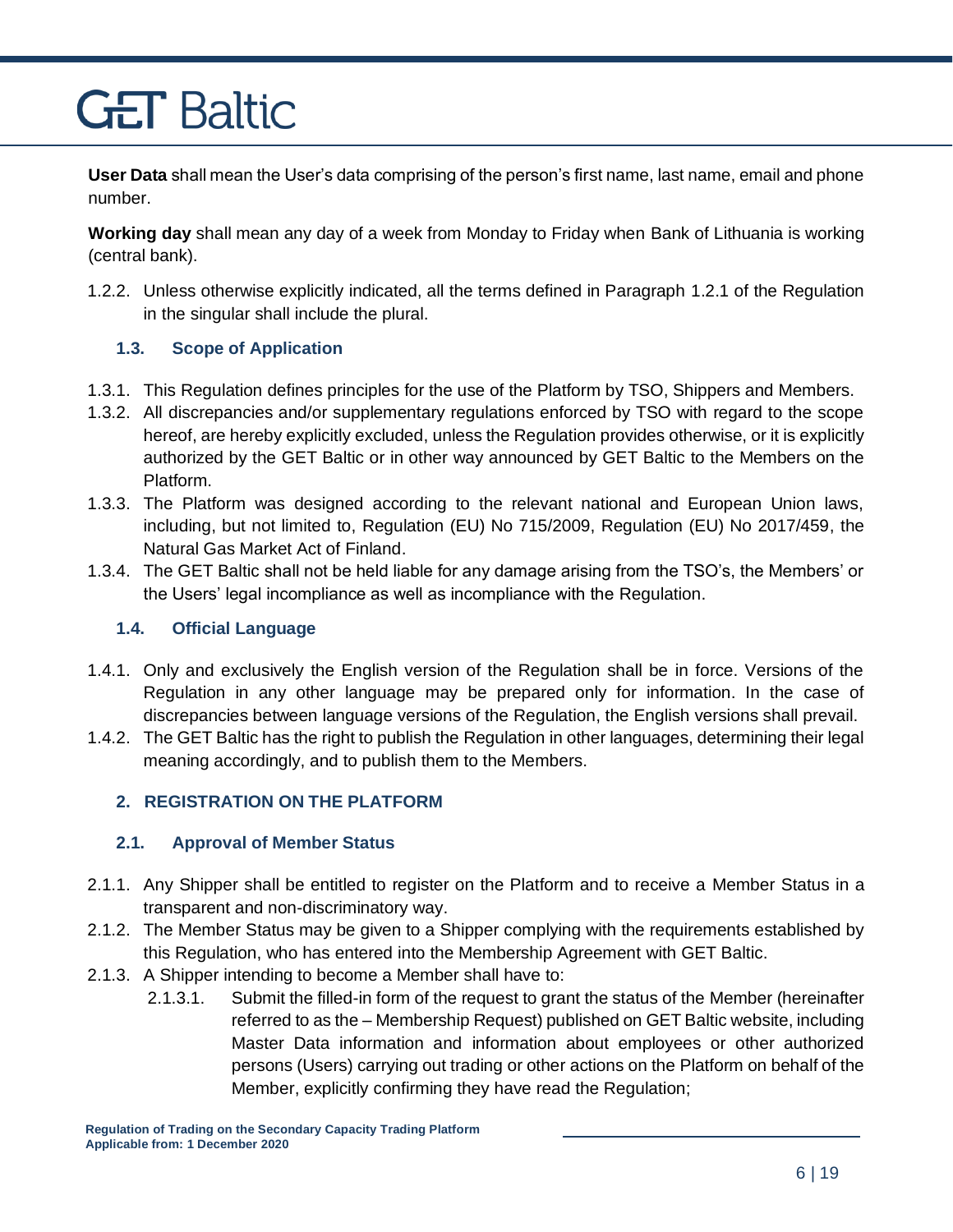- 2.1.3.2. Submit an extract of the Entity's main data from the Trade Register (or a corresponding foreign document if the enterprise is registered outside Finland) issued not earlier than 60 days before the date of submission of an application to grant the Member Status;
- 2.1.3.3. To submit a valid Framework Agreement with a transmission system operator.
- 2.1.4. All registered Members shall be obliged to keep their Master Data up to date. Updates of Master Data shall be made in writing notifying GET Baltic immediately, but no later than within 2 (two) working days, on any amendments.
- 2.1.5. All registered Members shall be obliged to keep their User Data up to date. Updates of User Data shall be made on the Platform immediately but no later than within 2 (two) working days after the change of such data.
- 2.1.6. The information of or about the Entity shall be submitted to GET Baltic in English.
- 2.1.7. Upon receiving the Membership Request, GET Baltic shall evaluate the entirety and compliance of the documents submitted in accordance with paragraph [2.1.2](#page-5-4) of the Regulation not later than within 10 (ten) working days from the date when all required documentation was submitted.
- 2.1.8. If GET Baltic establishes the grounds why the Entity fails to meet the requirements in accordance with paragraph [2.1.2](#page-5-4) of the Regulation, GET Baltic can refuse to enter into the Membership Agreement indicating the grounds of refusal.
- 2.1.9. If GET Baltic evaluates that documents submitted in accordance with paragraph [2.1.2](#page-5-4) of the Regulation are accurate and complete, Membership Agreement shall be prepared and send to the Entity for signing.
- 2.1.10. Upon entering into the Membership Agreement Entity shall become the Member and acquire the Member Status.

#### <span id="page-6-0"></span>**2.2. Approval of Member Profile and User Accounts**

- 2.2.1. Upon acquiring Member Status, Member profile shall be created on the Platform, Users shall receive personal Platform log-in credentials.
- 2.2.2. Each Member may have only one profile on the Platform.
- 2.2.3. Each User can represent and be assigned to several Members profiles.
- 2.2.4. The usage and safety of personal Platform log-in credentials fall under the sole responsibility of the respective User. Users shall keep their log-in credentials safe from any unauthorized access. The User shall be responsible for the safe keeping of Platform log-in credentials and shall assume the risk of any losses caused by the undue storage and application of the Platform login credentials.
- 2.2.5. Types of User access to the Platform are the following:
	- 2.2.5.1. Read only user the Member's User with the permission to access the Platform and allowed only to read and view Member's trading activity, without neither possibility to submit Trade Proposals, Responses nor approve Responses received from other counterparties.
	- 2.2.5.2. Full control user the Member's User with the permission to access the Platform and allowed to participate in Member's trading activity on the Platform, including both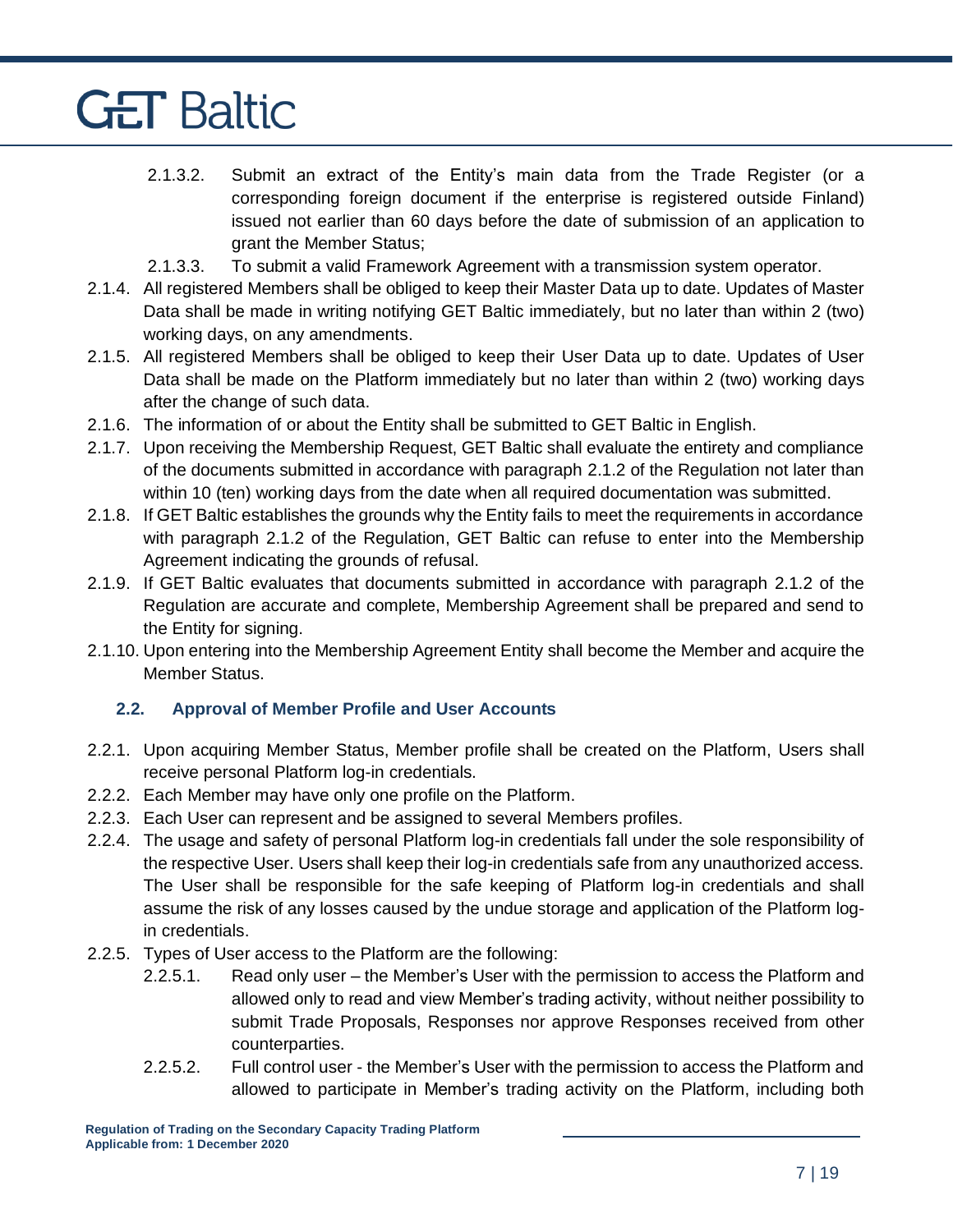creating Trade Proposals, Reponses and approving Responses received from other counterparties.

#### <span id="page-7-0"></span>**2.3. Restriction and withdrawal of Member Status**

- <span id="page-7-3"></span><span id="page-7-2"></span><span id="page-7-1"></span>2.3.1. The Member Status may be restricted (which means that the option to submit Trade Proposals and Responses on the Platform may be restricted) or withdrawn (which means that the Membership Agreement is unilaterally terminated in compliance with paragraph [6.3.8](#page-17-2) of the Regulation) by the decision of GET Baltic:
	- 2.3.1.1. if the Member submits to GET Baltic wrongful or misleading information;
	- 2.3.1.2. if the Member breaches of provisions of the Regulation, Membership Agreement and (or) Regulation (EU) No 715/2009, Regulation (EU) No 2017/459 and (or) other relevant and applicable national and European Union legal acts;
	- 2.3.1.3. if the Member abuses and manipulates the market and (or) carries out other illegal actions prohibited by the REMIT regulation with respect to the market;
	- 2.3.1.4. if the TSO notifies GET Baltic that the Member does not fulfil its obligations to the TSO, which have been assumed under the contract with the TSO, and submits the data proving this fact;
	- 2.3.1.5. a TSO shall inform that the transmission service contract with the Member was terminated;
	- 2.3.1.6. if bankruptcy or restructuring proceedings are initiate to the Member or the Member obtains the status of a company under liquidation as well as if GET Baltic receives sound information about circumstances which might negatively affect the respective Member solvency.
	- 2.3.1.7. in case of non-payment or incomplete payment of the membership fee.
- <span id="page-7-4"></span>2.3.2. After the restriction or the withdrawal of the Member Status, all the active Trade Proposals and Responses of the Member, which have not yet been fulfilled as Transactions on the Platform shall be withdrawn from trading.
- 2.3.3. After the restriction or the withdrawal of the Members status Member's profile will be deactivated resulting in the deactivation of all respective Users of said Member.
- 2.3.4. All Transactions which have taken place before the restriction or withdrawal of Member Status remains unaffected and valid, including the Member's monetary obligations.
- 2.3.5. Once GET Baltic has adopted the decision to restrict the Member Status in accordance with paragraph [2.3.1](#page-7-1) of the Regulation, the Member Status may be restored in accordance with paragraph [2.3.8](#page-8-2) of the Regulation.
- 2.3.6. Once GET Baltic has adopted the decision to withdraw the Member Status in accordance with paragraph [2.3.1](#page-7-1) of the Regulation, such an Entity willing to become the Member once again shall again submit to GET Baltic a Membership Request as provided in paragraph [2.1.2](#page-5-5) of the Regulation. If GET Baltic has adopted the decision to withdraw the Member Status in accordance with paragraphs [2.3.1.1,](#page-7-2) [2.3.1.4](#page-7-3) - [2.3.1.6](#page-7-4) of the Regulation, the Member Status may be given at the request of the Entity only after the circumstances or (and) grounds of the withdrawal of the Member Status have ceased to exist. GET Baltic may adopt the decision, depending on the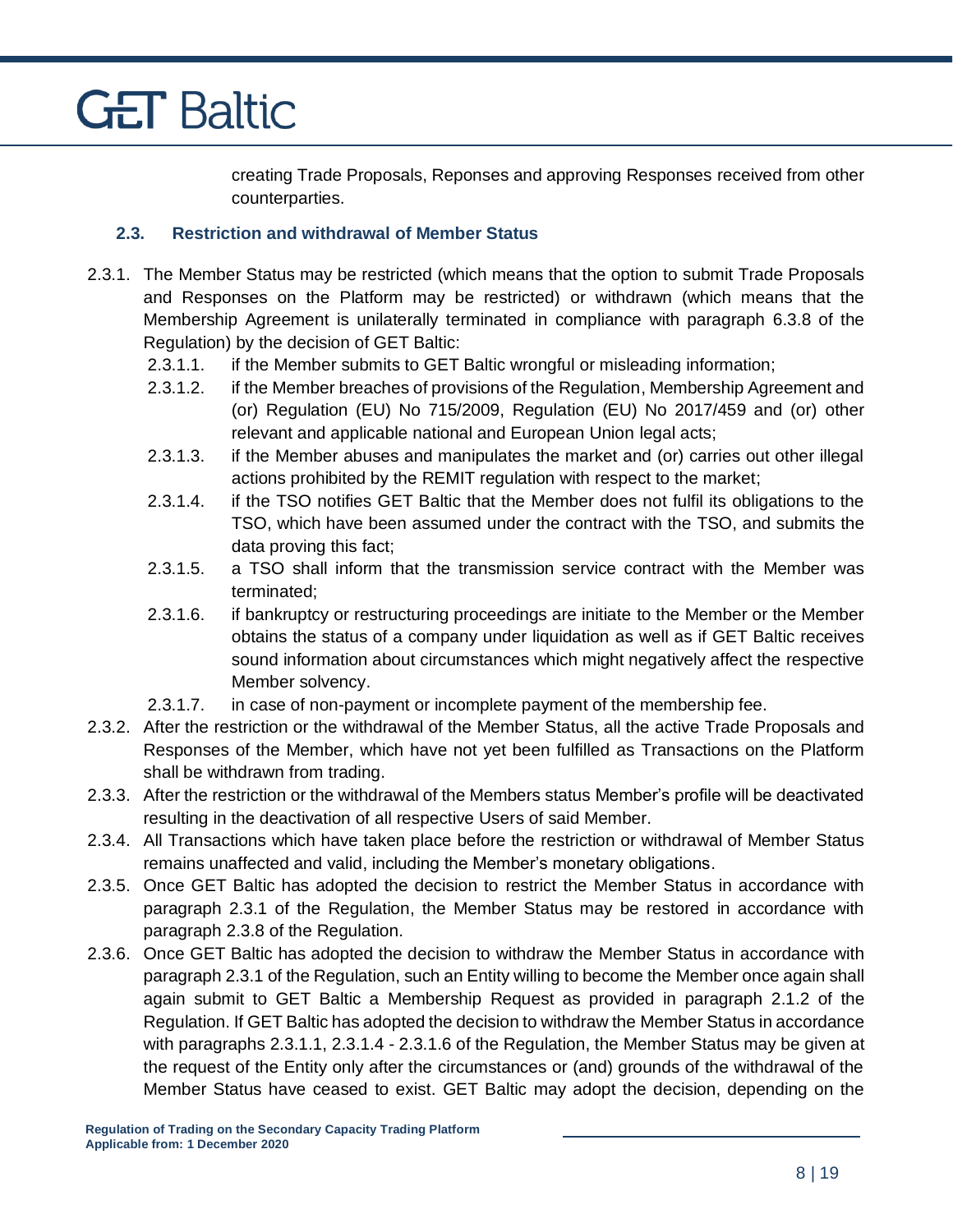violation, to postpone the granting of the Member Status to an Entity, whose Member Status has been withdrawn pursuant to paragraph [2.3.1](#page-7-1) of the Regulation, for up to 6 months.

- 2.3.7. If the Member's User does not comply with provisions of the Regulation, GET Baltic may demand the Member to withdraw or replace such User. If the Member does not fulfil this request, it may be imposed to the sanctions stipulated by paragraph [2.3.1](#page-7-1) of the Regulation.
- <span id="page-8-2"></span>2.3.8. The Member whose Member Status has been restricted according to paragraph [2.3.1](#page-7-1) of the Regulation shall deliver to GET Baltic an explanation and all the needed documents for a discovered breach within 30 (thirty) calendar days. GET Baltic shall adopt a motivated decision for withdrawal of the restrictions applied to the Member, not later than within 5 (five) working days from the date when all the documents were submitted. If the decision is to withdraw the applied sanctions, the restricted rights of the Member shall be recovered, not later than within 5 (five) working days after the relevant decision is taken. If the Member fails to submit a reasonable and motivated explanation satisfying GET Baltic within the period established, the sanctions imposed shall remain in force or even more severe sanctions may be imposed by the decision of GET Baltic.
- <span id="page-8-4"></span>2.3.9. The Member and GET Baltic shall have the right to cancel the Membership Agreement by notifying this in writing to the other Party of the contract by the 30 (thirty) calendar day prior notice. Except the event foreseen in paragraph [2.3.10](#page-8-3) of the Regulation when the Membership Agreement is cancelled on the following working day after the date of receipt of a request.
- <span id="page-8-3"></span>2.3.10. For a 3 (three) working day period after any changes or amendments of the Regulation are made and the Member is notified thereof, the Member shall have the right to cancel the Membership Agreement by notifying this in writing to GET Baltic by the 14 (fourteen) calendar day prior notice.

#### <span id="page-8-0"></span>**3. GENERAL TERMS AND CONDITIONS OF TRADING CAPACITY ON THE PLATFORM**

#### <span id="page-8-1"></span>**3.1. Principles of Trading Capacity on the Platform**

- 3.1.1. Only Shippers having the Member Status (the Members) shall trade on the Platform.
- 3.1.2. Offers to Sell or Requests to Buy Capacity shall be submitted on an anonymous basis, which means that Members are not provided with and cannot have access to information about the Members who submitted Trade proposals on the Platform.
- 3.1.3. Offers to Sell or Requests to Buy capacity shall be submitted by means of the Platform.
- 3.1.4. The Transferring Shipper may resell the Capacity to Receiving Shipper or Receiving Shipper may purchase the Capacity from Transferring Shipper on the Platform of secondary market in accordance with the Regulation.
- 3.1.5. Only the Capacity which was legally acquired by the Transferring Shipper and which may be disposed by the Transferring Shipper without encumbrance may be sold on the Platform.
- 3.1.6. Capacities shall be traded by means of transfer of use, which means that:
	- 3.1.6.1. The Transferring Shipper irrevocably commits to transfer Capacity acquired on relevant TSO's primary market to the Receiving Shipper;
	- 3.1.6.2. The Receiving Shipper obtains the right to use the Capacity;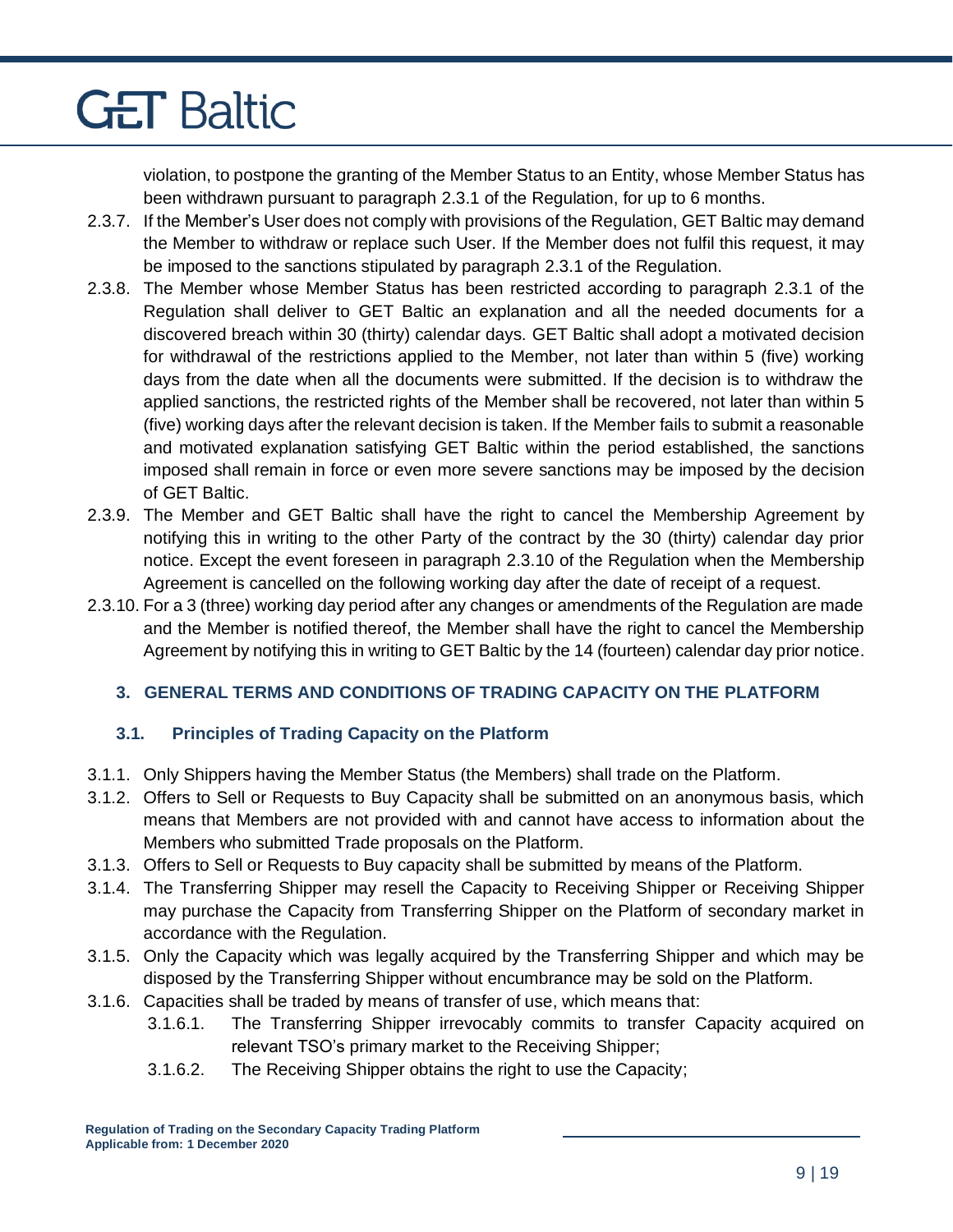- 3.1.6.3. Obligations towards the TSO including liability for payment for Capacity acquired on the primary market continue to remain with the Transferring Shipper;
- 3.1.6.4. The Transferring Shipper shall have no further rights to sell, assign or transfer, pledge or change the respective Capacity for which the Trade was concluded;
- 3.1.6.5. The Transferring Shipper warrants that on the date of entering into the Trade it has the right to sell and transfer to Receiving Shipper free and clear of any adverse claims.
- 3.1.7. Capacity shall be traded in accordance with FCFS procedure.
- 3.1.8. Sell or purchase of Capacity on the Platform are possible only for Network Points admitted on the Platform by the TSO for the given transmission system.
- 3.1.9. Offers to Sell or Requests to Buy capacity as well as Responses shall only be available for submission on those Network Points with which TSO the Member has entered into a valid contract.
- 3.1.10. Capacity categories available for trading on Network Points as well as possibility to apply Trader List and Trade Proposals expiration times shall be determined by the TSO and available on the Platform.
- 3.1.11. The Transferring Shipper shall be required to have the same or larger quantity of Capacity available for the Capacity Period to which the Capacity Transfer pertains as that Capacity the rights to which the Shipper wishes to transfer during the period in question.
- 3.1.12. Trading for Capacity on the Platform does not exclude the Shippers from any charges or other payments set forth by the TSO. The Shippers shall be liable to respective Network Point TSO for Capacity-related commodity charges and for all other payments, charges and liabilities relating to the Capacity it has obtained if any.
- 3.1.13. By entering into a Trade, the Receiving Shipper and the Transferring Shipper enter into contract the commercial terms of which are set forth in the concluded Trade and the general provisions of which are set forth in the Regulation.

#### <span id="page-9-0"></span>**3.2. Submission of Trade Proposals and Responses**

- 3.2.1. The Member has the right to submit multiple Offers to Sell, Requests to Buy or the Responses on the Platform.
- 3.2.2. Only full control Users shall be enabled to submit Trade Proposals and Responses through the Platform.
- 3.2.3. Read only Users shall be able to read and access to all information provided on the Platform for the Members but shall not have the rights neither to submit Trade Proposals and Responses nor accept Responses.
- 3.2.4. In order to submit the Trade Proposal, the Shipper shall have to specify the following:
	- 3.2.4.1. Type of proposal either Offer to Sell or Request to Buy Capacity;
	- 3.2.4.2. Proposal details including:
		- Network Point for which Capacity is offered/requested;
		- Capacity category;
		- Capacity amount;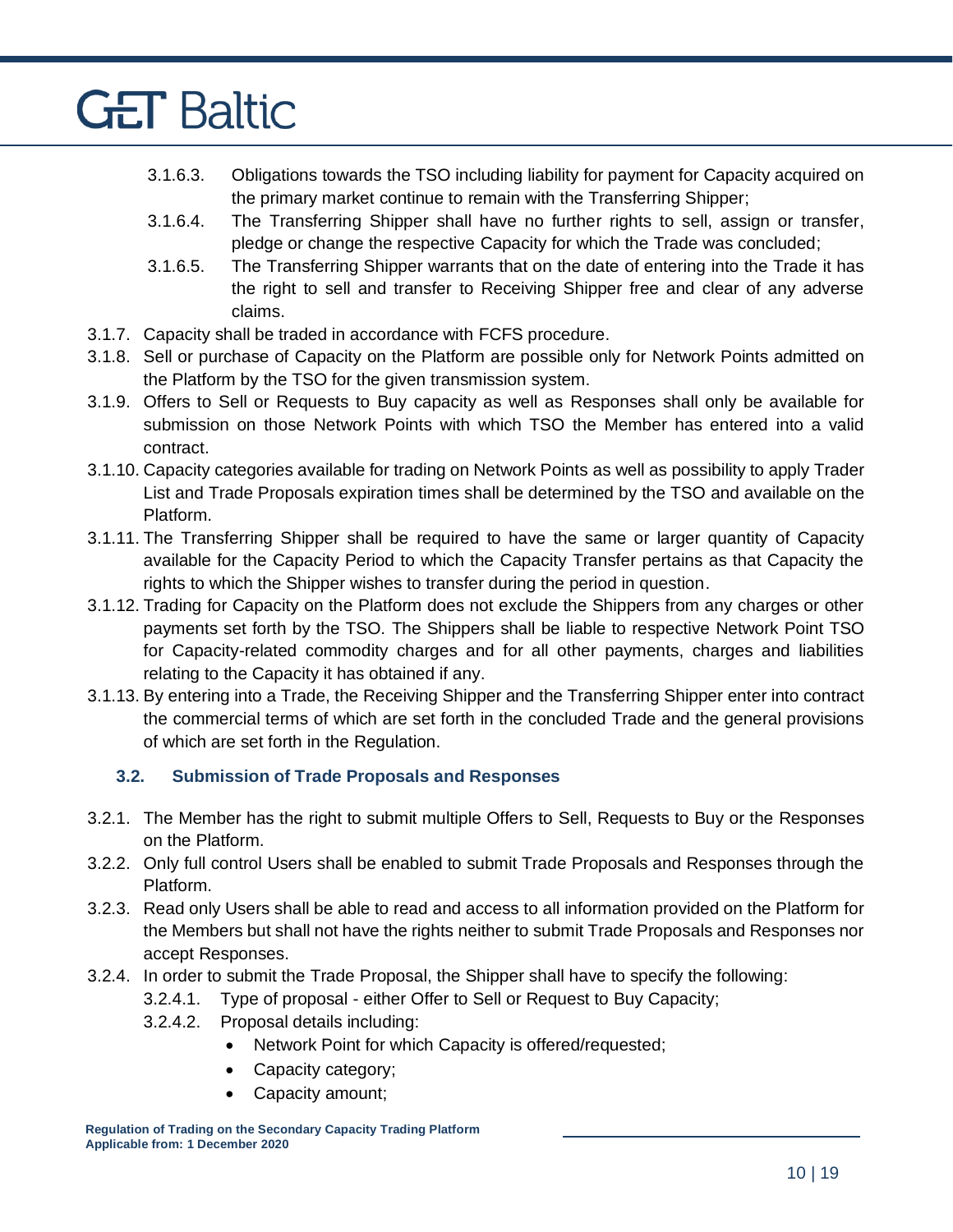- Capacity period;
- price at which Capacity is offered or requested.
- 3.2.4.3. Trading conditions specifying:
	- possibility to fulfil transaction in full or partial period;
	- minimum acceptable period;
	- minimum acceptable capacity;
	- automatic partial period fulfilment acceptance;
	- expiration date;
	- application of trader list.
- 3.2.5. Trade Proposals shall be classified as follows:
	- 3.2.5.1. Partial fulfilment Trade Proposals shall mean that Initiating Shipper is willing to accept Responses fulfilling the Trade Proposal either in partial Period, partial Capacity amount or both.
	- 3.2.5.2. Full fulfilment Trade Proposals shall mean that Initiating Shipper is willing to accept Responses fulfilling the Trade Proposal only in full Period and Capacity.
- 3.2.6. Responses shall be classified as follow:
	- 3.2.6.1. Partial fulfilment Responses shall mean that Responding Shipper is willing to fulfil the Trade Proposal only partially either by means of Period, Capacity amount or both. Partial fulfilment Responses may be submitted only to the Trade Proposes in which partial fulfilment possibility is indicated as acceptable.
	- 3.2.6.2. Full fulfilment Responses shall mean that Responding Shipper is willing to fulfil Trade Proposal in full Period and Capacity.
- <span id="page-10-0"></span>3.2.7. Each submitted Response shall have to be accepted by the Initiating Shipper in the following means:
	- 3.2.7.1. Responses fulfilling Trade Proposals in full Period by default shall be accepted automatically by the Platform.
	- 3.2.7.2. Responses fulfilling Trade Proposals in partial Period by default shall have to be accepted by the Initiating Shipper manually within one hour from the time Response was submitted. Initiating Shipper's Users shall receive an email notification about pending Response and the need to accept or reject it. If Initiating Shipper shall not manually accept or reject Response in the Platform within one-hour deadline, such Response shall be rejected automatically by the Platform. In case there shall be less than one hour left until the expiration of Trade Proposal, Response shall have to be accepted until the end of Trade Proposal expiration.
	- 3.2.7.3. Responses fulfilling Trade Proposals in partial Period shall be accepted automatically by the Platform in case Initiating Shipper when submitting the Trade Proposal indicates that partial fulfilment Responses should be accepted automatically.
- 3.2.8. The Initiating Shipper shall have the right to withdraw the submitted active Trade proposals from trading during the Trading Session. Trade Proposal which Response was accepted, or which was concluded as a Trade no longer can be withdrawn.
- 3.2.9. Submitted Trade Proposals cannot be amended by the Initiating Shipper.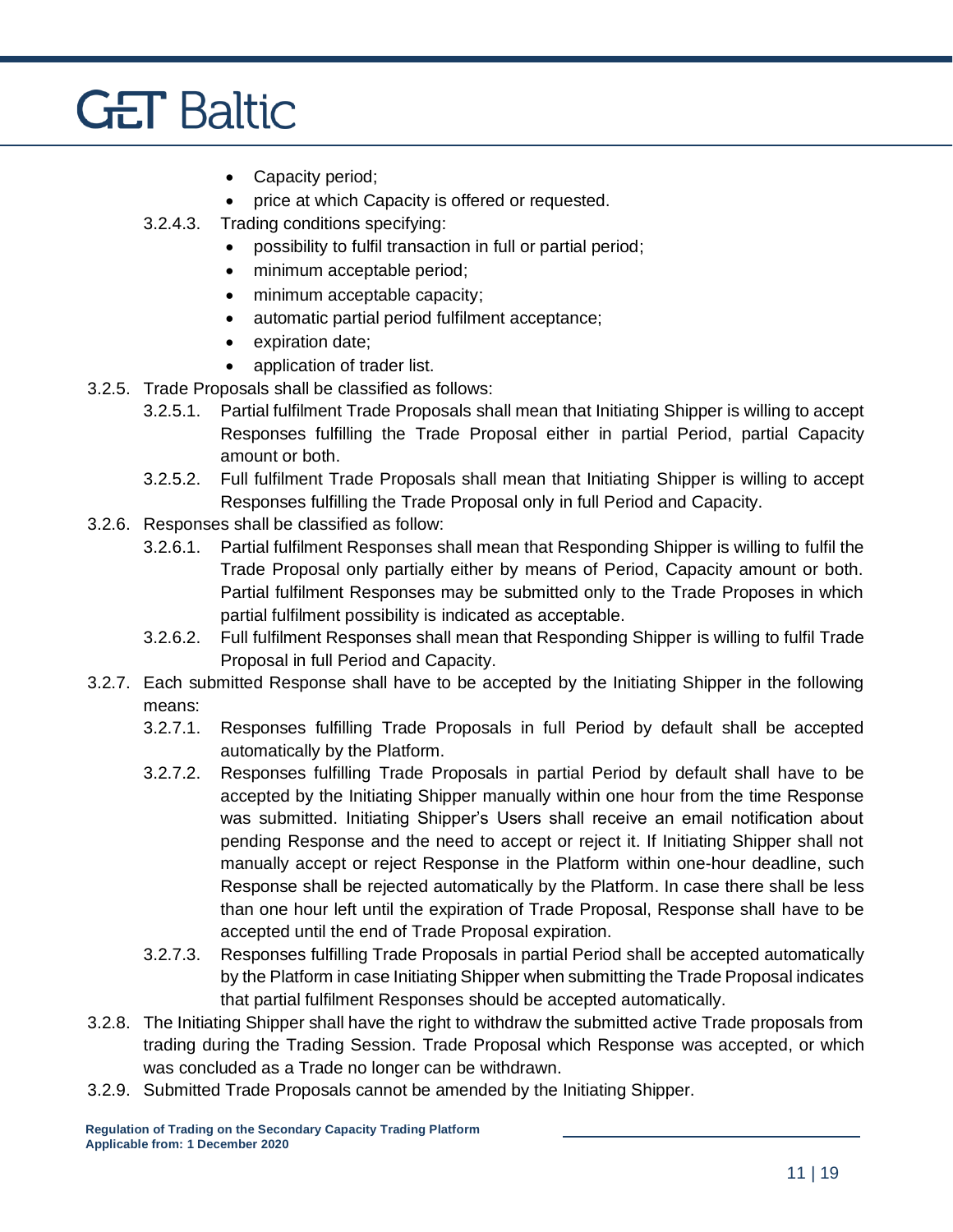- 3.2.10. Trade Proposal submitted for trading shall be active and available for trading as long as Response shall be received, otherwise it is withdrawn by the Initiating Shipper or the Platform in the event provided for in paragraph [3.2.12](#page-11-1) of the Regulation.
- 3.2.11. In case of partial fulfilment of Trade Proposal, the remaining part of Trade Proposal is automatically withdrawn from trading.
- <span id="page-11-1"></span>3.2.12. If Trade Proposal was neither fulfilled in full nor partially and Initiating Shipper did not withdraw it until the expiration time, such Trade Proposal shall be automatically withdrawn from trading at the expiration time.
- 3.2.13. Initiating Shipper submitting a Trade Proposal shall have to indicate the expiration time of Trade Proposal which have to be in line with provisions foreseen in paragraph [3.4.4](#page-12-4) of the Regulation.
- 3.2.14. The Platform shall reserve the right to unilaterally withdraw the Trade Proposal submitted by the Member, which have not been fulfilled, under the circumstances indicated in paragraph [2.3.1](#page-7-1) of the Regulation.
- 3.2.15. Creating a Response, the Shipper shall have the possibility to amend Trade Proposal details by responding with different Period and Capacity amount in case Initiating Shipper indicated that partial Response would be acceptable. In case Initiating Shipper in the Trade Proposal indicated that only full fulfilment of Trade Proposal shall be acceptable, Responding Shipper shall only have a possibility to respond in line with all conditions set out in the Trade Proposal.
- 3.2.16. Submitted Responses cannot be neither amended nor withdrawn by the Responding Shipper.
- 3.2.17. Only one Response can be submitted for the Trade Proposal.
- 3.2.18. Only Responses responding to Trade Proposals of other Members can be submitted.
- 3.2.19. Once Trade Proposal receives the Response it is automatically withheld from trading.
- 3.2.20. In case during manual acceptance procedure indicated in paragraph [3.2.7.2](#page-10-0) of the Regulation Initiating Shipper rejects partial fulfilment Response, corresponding Response shall be cancelled and Trade Proposal shall automatically be retained for trading.

#### <span id="page-11-0"></span>**3.3. Trade Creation and Validation**

- 3.3.1. A Trade is created once Response submitted to the Trade Proposal is accepted.
- 3.3.2. A Trade becomes effective and legally binding once TSO approves the transaction.
- 3.3.3. A Trade pending for TSO's approval cannot be cancelled neither by the Initiating Shipper nor the Responding Shipper.
- 3.3.4. The obligation to pay the Contract Price and for the Transferring Shipper to make the Capacity available for use by the Receiving Shipper shall be the subject to the Trade being validated by the TSO.
- 3.3.5. If the TSO rejects the Trade:
	- 3.3.5.1. such transaction becomes void and the Parties shall be released from performing or procuring performance of any obligations under the Trade and no remedies shall be payable;
	- 3.3.5.2. respective Trade Proposal and Response are cancelled.
- 3.3.6. All Trades concluded on the Platform shall be physically settled.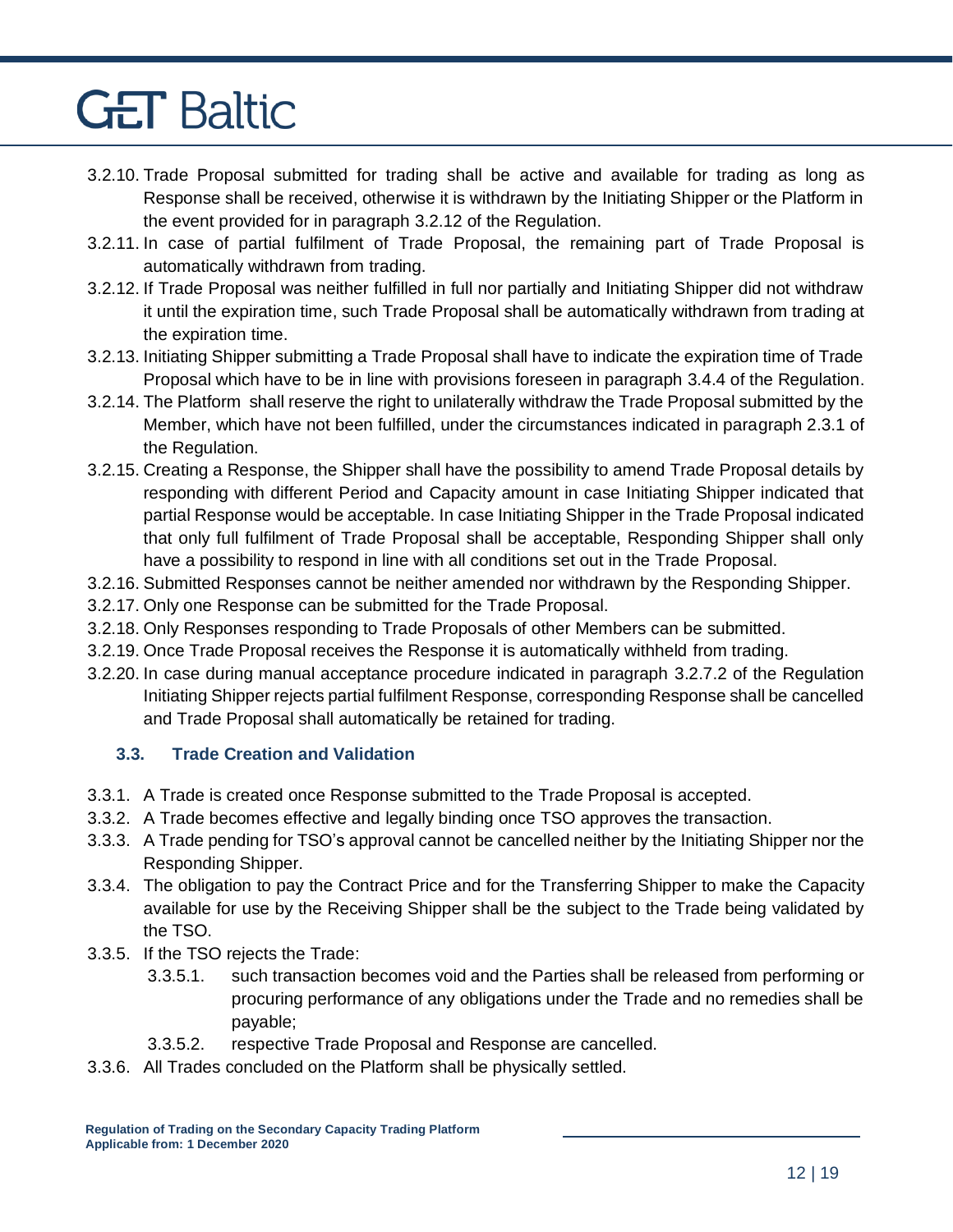- 3.3.7. A Trade created on the Platform cannot be neither cancelled nor amended. Any amendments or terminations of contracts concluded as a result of a Trade on the Platform, shall be held outside the Platform, in accordance with the TSO's given rules.
- 3.3.8. After Trade confirmation, the counterparties shall be revealed to each other in order to organize settlement between each other. Public information about the trade shall remain anonymous.

#### <span id="page-12-0"></span>**3.4. Trading Schedule and Capacity Periods**

- 3.4.1. Trading on the Platform shall be carried out during a Trading Session which takes place 7 days a week, 24 hours a day.
- <span id="page-12-5"></span>3.4.2. The Platform may announce some hours as non-trading hours, and during these hours trade on the Platforms would not be carried out. Information about non-trading hours shall be notified to the Members by publishing information on GET Baltic website.
- 3.4.3. Capacity acquired on a primary market as predefined period products can be cascaded and divided to any periods Initiating Shipper is willing to Offer to Sell or Request to Buy Capacity.
- <span id="page-12-4"></span>3.4.4. Capacity Periods should be inline within the time allowing Receiving Shipper to use purchased Capacity and shall take place no later than 4:00 a.m. before the first Gas Day of that Capacity Period to which the Trade Proposal pertains (D-1).
- 3.4.5. The time in winter under EET (Eastern European Time) and in summer EEST (Eastern European Summer Time).

#### <span id="page-12-1"></span>**3.5. Trader List**

- 3.5.1. A User shall be able to create a list of possible counterparties Trader list. A Trader list can be used by a User who wants to make sure that the counterparty concluding anonymous transaction meets his requirements. Each User can maintain an unlimited number of Trader Lists.
- 3.5.2. For each Trade Proposal or Response, only one Trade list can be applied.
- 3.5.3. A Trader list must contain at least three different Members. A User can decide for every transaction whether and which of their Trader lists shall be applied.
- 3.5.4. If a Trade Proposal using a Trader list is published on the Platform, only Users of Members that are included in the corresponding Trader list are allowed to place Responses in order to conclude a transaction.
- 3.5.5. Trader list can be also applied to Response. If a Trader list shall be used in the Response to a Trade Proposal, the Platform will check whether the other Member who created the corresponding Trade Proposal is on the used Trader List. If not, the User will be notified during the responding process that the Member who placed the Trade proposal is not on the Responding Shipper Trader list, Trade shall not be created.

#### <span id="page-12-2"></span>**4. SETTLEMENT**

#### <span id="page-12-3"></span>**4.1. Applicable Fees**

4.1.1. The following fees for the services of arranging trading on the Platform shall be charged: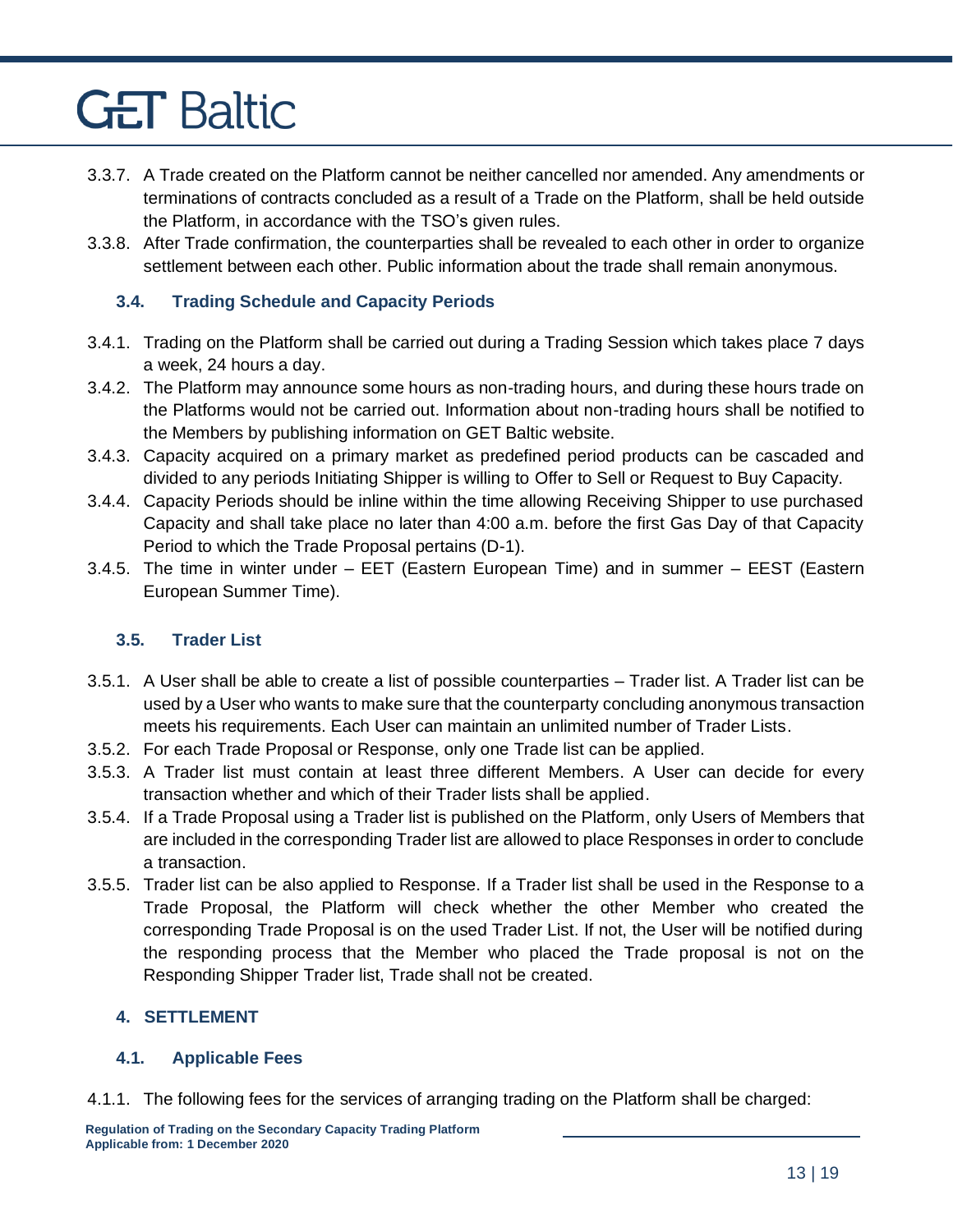- 4.1.1.1. All the Members of the Platform shall be charged an annual membership fee. A fixed annual membership fee shall be payable each year for the membership of the Platform. The annual membership fee shall be paid for calendar year regardless of when the Member status has been granted. The annual membership fee is published on the GET Baltic website.
- 4.1.1.2. A floating trading fee denominated in the EUR per kWh payable by the Member who concluded a Trade for the volume of the Capacity bought and (or) sold on the Platform.
- 4.1.2. If the sanctions provided for in paragraphs [2.3.1](#page-7-1) and [6.3.5](#page-17-3) of the Regulation are imposed on the Member and the Member Status is limited for some period of time or even is cancelled, or the Member decides to terminate the Membership Agreement, any fees paid by the Member to GET Baltic shall not be refunded to the Member.
- 4.1.3. The settlement and other information on prices and fees are provided in euros.
- 4.1.4. Settlement of accounts for the membership as well as floating trading fee shall be executed by a bank payment order to either the bank account indicated in the VAT invoice issued by GET Baltic or to the bank account indicated on GET Baltic's website.
- 4.1.5. GET Baltic shall issue to the new Member of the Platform an invoice for the membership fee immediately after granting the Member status. The invoice for the annual membership fee for the next year shall be issued not later than on 10 January of that year.
- 4.1.6. GET Baltic shall issue an invoice for the trading activity executed in a previous month on the fist Monday of each month.
- 4.1.7. The Member shall pay up the invoice issued by GET Baltic within 8 (eight) calendar days after the date of issuance of the invoice.
- 4.1.8. The GET Baltic shall deliver VAT invoices to the Member's invoicing address indicated when applying for the Membership Status.

#### <span id="page-13-0"></span>**4.2. Settlement Obligation**

- 4.2.1. The obligations towards the Member to pay the Contract Price shall be subject to the Trade which was validated by the TSO.
- 4.2.2. The payments relating to the concluded Capacity transfer Trades shall be made according to the VAT invoices issued by the counterparty of a Trade.
- <span id="page-13-1"></span>4.2.3. The payment relating to the concluded Capacity transfer Trade shall be invoiced monthly:
	- 4.2.3.1. in advance as regards to the Periods before the month of use of Capacity;
	- 4.2.3.2. for the preceding month to the extent such Capacity has not yet been invoiced.
- <span id="page-13-2"></span>4.2.4. If both counterparties of the Trade mutually agree, they can, instead of terms described in paragraph [4.2.3](#page-13-1) of the Regulation, issue invoices for a lump sum covering all Periods of a Trade.
- 4.2.5. The invoice can include several Trades, in case the same Shippers are Parties of several Trades during the Capacity Period.
- 4.2.6. The Shipper, which is entitled to ask for the payment of the Contract Price for the transfer of the Capacity, shall issue invoice to the Shipper being a counterparty to a Trade setting forth all amounts owned between the Trade counterparties.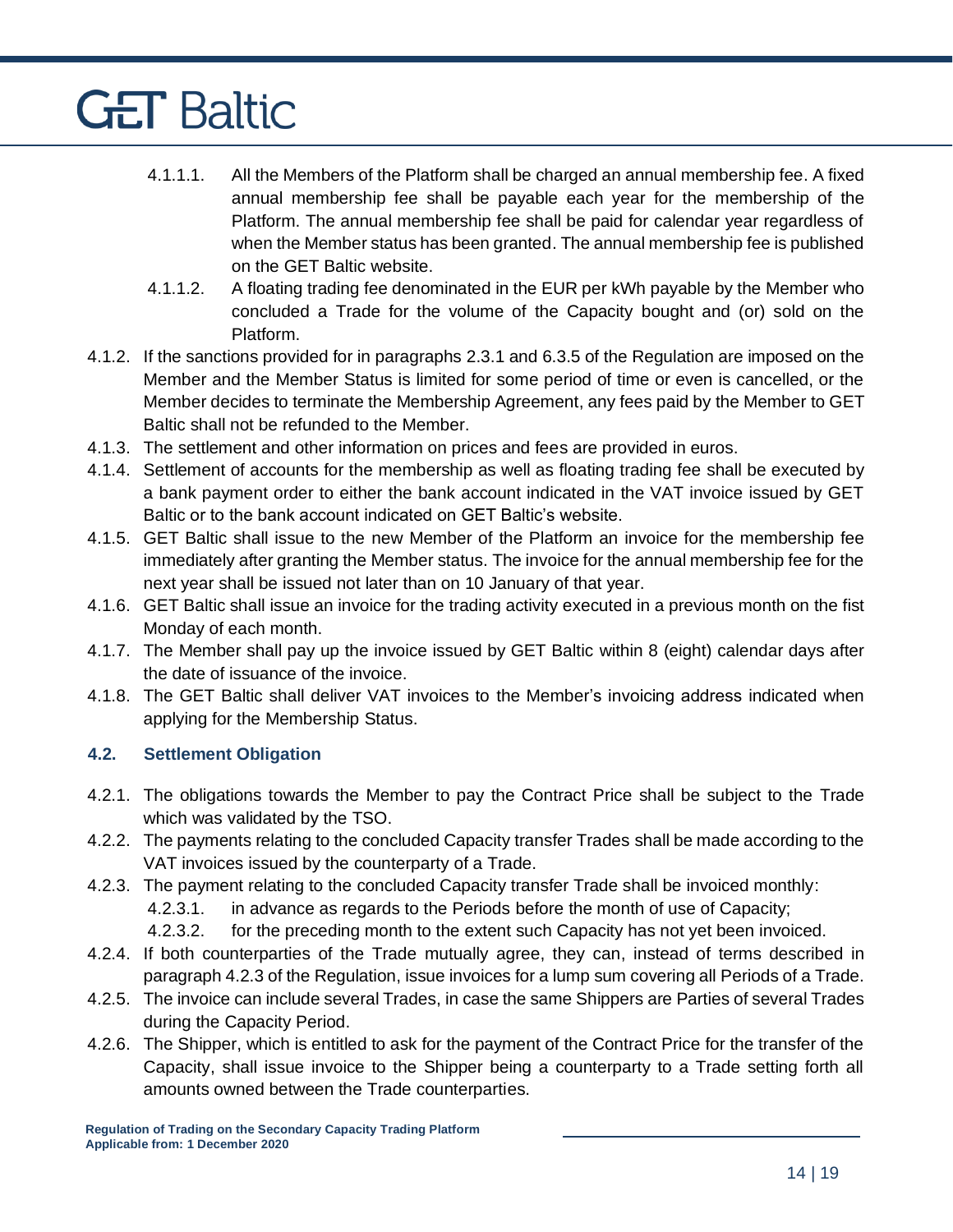- 4.2.7. In both cases described in paragraphs [4.2.3](#page-13-1) and [4.2.4](#page-13-2) of the Regulation, the Shipper, which is entitled to ask for the payment, shall issue invoices every second weekday of the month.
- 4.2.8. The Payment in both cases described in paragraphs 4.2.3 and 4.2.4 of the Regulation shall be made on or before the 10 (ten) calendar day after the date of issuance of the invoice.
- 4.2.9. The Shipper owning an invoiced amount shall pay by bank payment order the amount set forth in such invoice to the payment bank account specified in the relevant invoice.
- 4.2.10. If a Shipper is overdue with any payment due under this Regulation then without prejudice to the other Shipper's other rights or remedies the late-paying Shipper shall be liable to pay the amount of 0.05 % of the outstanding sum for each day of delay from and including the date payment becomes overdue to but excluding the date on which the other Shipper receives payment of the overdue amount together with all interest that has accrued.
- 4.2.11. The Shipper, which is entitled to ask for the payment, shall deliver VAT invoices to the counterparty invoicing address indicated on the Platform.

#### <span id="page-14-0"></span>**5. RIGHTS, OBLIGATIONS AND RESPONSIBILITIES OF THE PARTIES**

#### <span id="page-14-1"></span>**5.1. GET Baltic's and Member's Rights and Obligations**

- 5.1.1. The Member and its' authorized User shall be bound by the provisions of this Regulation and legal acts indicated in paragraph [1.3.3](#page-5-6) of the Regulation, which regulate trade in Capacity on the Platform, shall refrain from actions which could abuse and (or) manipulate the market and (or) attempt to abuse and (or) manipulate the market.
- 5.1.2. If the Member or its' authorized User suspect that any the other Member is committing actions which are potentially violating the Regulation – the Member and/or its' authorized User shall immediately notify this to GET Baltic.
- 5.1.3. The Member shall bear comprehensive responsibility for all the Trade Proposals and Responses submitted by the Member, the transactions fulfilled by the Member and other actions carried out by the Member on the Platform by means of the Platform log-in credentials given to the Member's Users.
- 5.1.4. In case of disputes between GET Baltic and the Members and (or) the Users the grounds of the grounds of the origin and application of liability of GET Baltic and Members shall be regulated by the Civil Code of the Republic of Lithuania.
- 5.1.5. GET Baltic shall not be liable for the losses or damage caused to the Member, resulting from GET Baltic's activity or inactivity if GET Baltic's activity or inactivity was caused by:
	- 5.1.5.1. the illegal and (or) unreasonable non-fulfilment or undue fulfilment of obligations of other Members operating on the Platform;
	- 5.1.5.2. the suspension or disturbance of the Platform provided that these disturbances are caused by reasons beyond the will of GET Baltic;
	- 5.1.5.3. the undue submission of the contact data of the Member and (or) by the undue contact data of the Member;
	- 5.1.5.4. the actions of GET Baltic related to the performance of the duties stipulated by legal acts, including but not limited to market studies for revealing Members who have a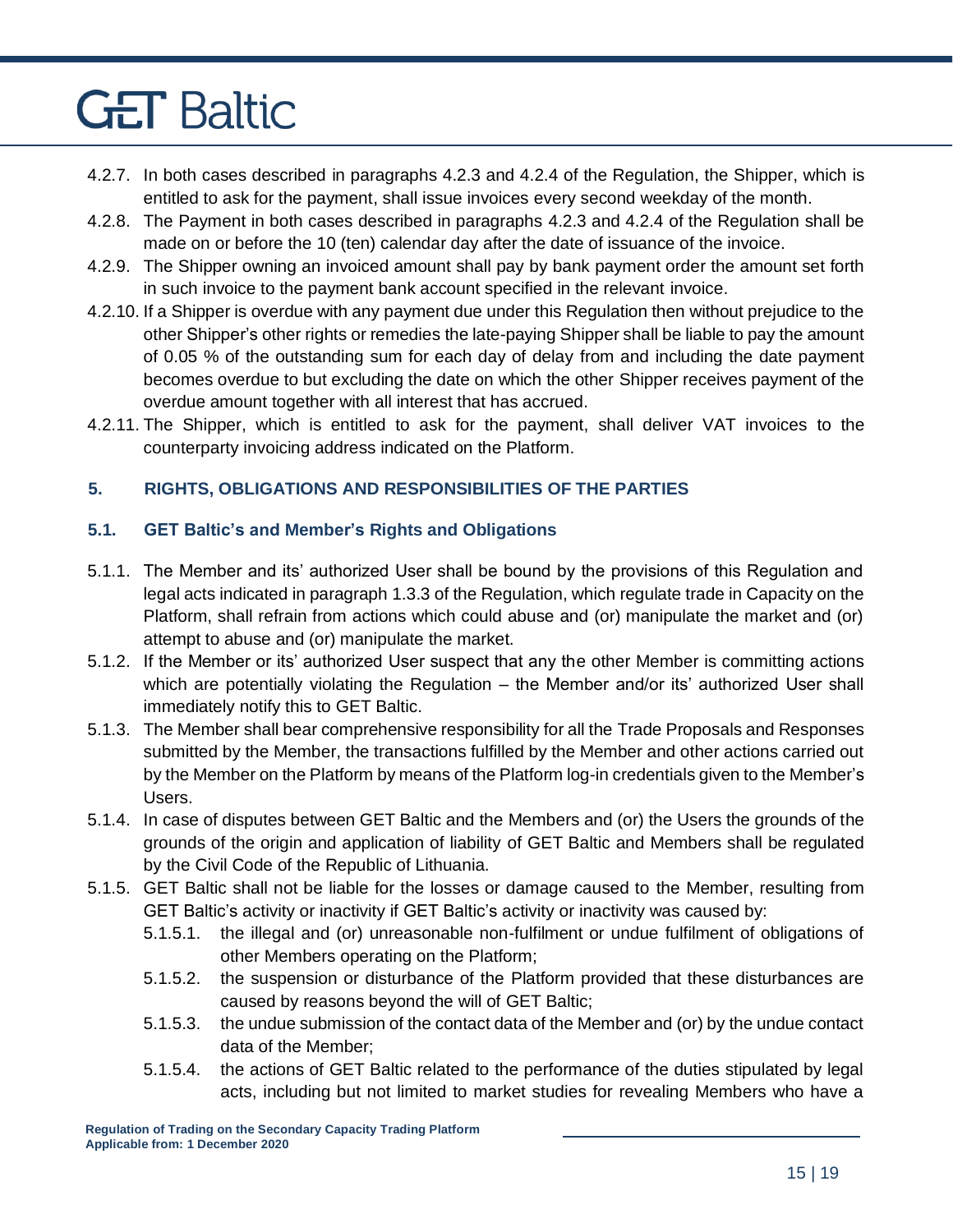great impact on the market, commenced prejudicial inquiries regarding the breach of legal acts, the requests of competent institutions to disclose information, and other statutory cases.

- 5.1.6. GET Baltic shall not be in any case or circumstance liable for any indirect losses or loss of income of any Members.
- 5.1.7. GET Baltic shall reserve the right to impose the Members with additional fees or charges, related to the specific/additional requests to GET Baltic by the Member.

#### <span id="page-15-0"></span>**5.2. General Representation and Warranties of the Members**

- 5.2.1. Each Member herby represents and warrants to the other Members that upon entering in to Trade as follow:
	- 5.2.1.1. it is an entity duly organized, validly existing and in good standing under the laws of its jurisdiction;
	- 5.2.1.2. the entering by it into Trade on the Platform and the carrying out of the Capacity Trade shall not violate any provision of its constitutional documents;
	- 5.2.1.3. it has the power and is authorized to enter into deliver and perform its obligations under this the Trade concluded on the Platform;
	- 5.2.1.4. with respect to a represented Shipper, it is not insolvent, and there are no pending or threatened legal or administrative proceedings to which it is a party which to the best of its knowledge would materially adversely affect its ability to perform the Capacity transaction, such that it could become insolvent.

#### <span id="page-15-1"></span>**6. OTHER PROVISIONS**

#### <span id="page-15-2"></span>**6.1. Force Majeure Circumstances**

- 6.1.1. Force majeure shall mean extraordinary circumstances arising after the signing of the Membership Agreements and being outside the control of the Party in question provided that the Party has exercised due care. Such extraordinary circumstances could not be reasonably taken into consideration when the Membership Agreement was concluded and they, during their existence or thereafter, prevent or considerably hinder the performance of the obligations under the Membership Agreement and such hindrance cannot be reasonably prevented or eliminated or this would be economically unreasonable.
- 6.1.2. Force majeure may be attributable for causes such as the following: a fire, explosion, flood, earthquake, government order, war or mobilization, unforeseen large-scale military call-up, confiscation, import ban, force majeure experienced by a foreign natural gas supplier, restrictions in access to power, general shortage of raw materials or supplies, leak in a natural gas pipeline, strike, labour dispute or other circumstance beyond the Parties' control. Lack of funds is not force majeure.
- 6.1.3. GET Baltic and (or) the Member shall not be liable for the non-fulfilment of an obligation resulting from force majeure circumstances as the parties were not aware and (or) could not be aware of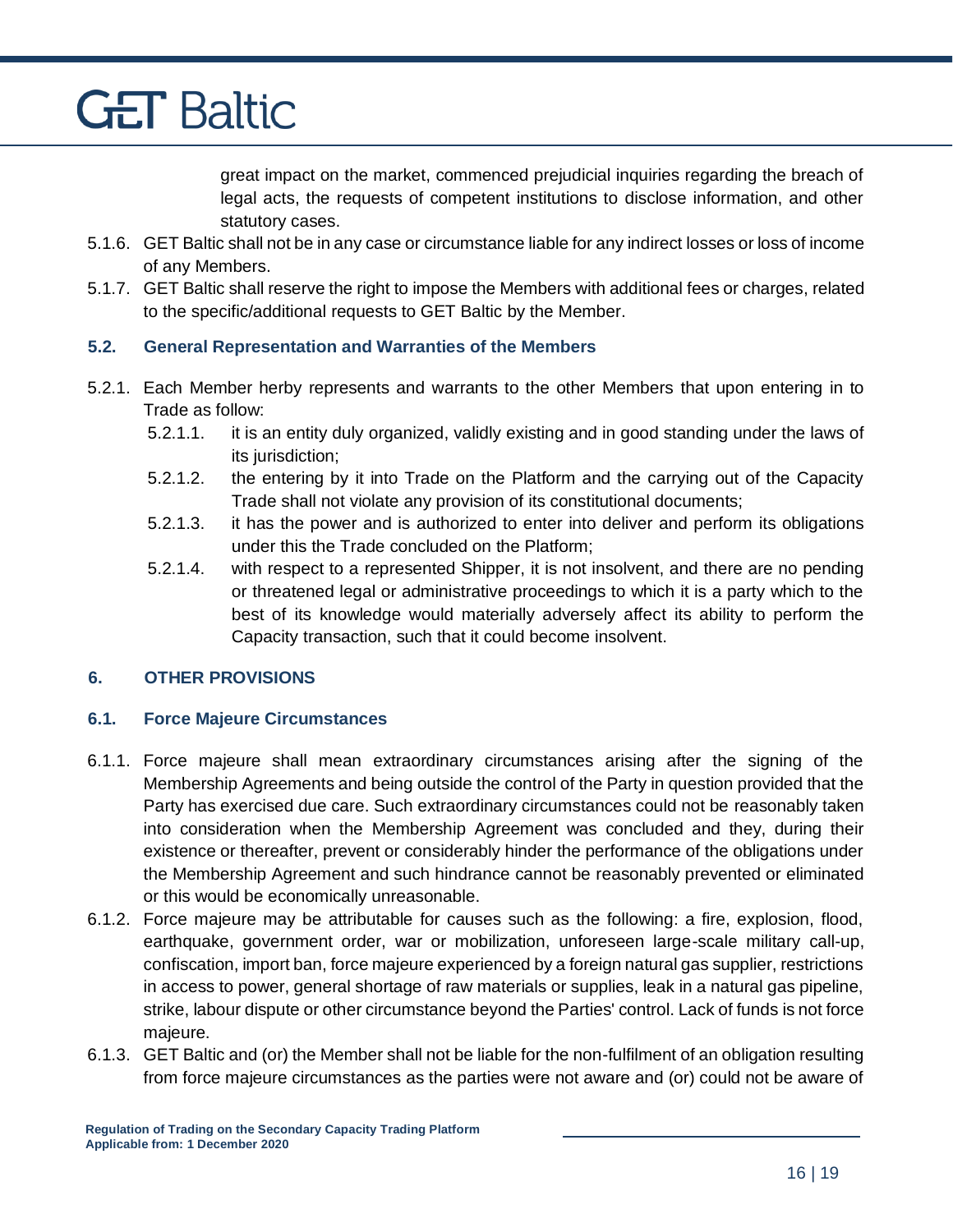the existence and origin of these circumstances, could not control them, and could not prevent the origin of these circumstances and (or) the consequences caused by them.

- 6.1.4. The fulfilment of obligations which is impossible due to force majeure circumstances shall be postponed to the date approved by GET Baltic and the Member or until the expiration of the period required to eliminate the consequences of the event.
- 6.1.5. GET Baltic and the Member shall, not later than within 1 (one) working day, inform each other of the origin of force majeure circumstances and that the fulfilment of the obligations undertaken is impossible due to the force majeure circumstances.
- 6.1.6. If the force majeure circumstances arise, the Member shall submit to GET Baltic the evaluation of the impact of force majeure circumstances and reasonable information regarding the scope of consequences of the event caused by force majeure circumstances and the duration of elimination thereof.
- 6.1.7. GET Baltic and the Member shall make all efforts to avoid the consequences caused by force majeure circumstances and if the consequences arise – to eliminate them.
- 6.1.8. If the force majeure circumstances continue more than 90 calendar days, GET Baltic and the Member shall be entitled to terminate the Membership Agreement.
- 6.1.9. As long as the Regulation is valid only in Finland and the Platform is operational only in Finland, force majeure will also be governed by the Gasgrid Finland Oy Rules.

#### <span id="page-16-0"></span>**6.2. Platform Availability**

- 6.2.1. The right to use the Platform and its functionalities shall exist only within existing technological state and availability of the Platform, including the combined TSO systems. GET Baltic may limit or eliminate the right to use the Platform on a temporary basis if it is necessary to guarantee server and relevant data safety and integrity or take up technical measures to improve or maintain Platform services. GET Baltic shall notify the Members with appropriate advance about the planned exclusion or limitation availability of the Platform caused by works aimed at improving or maintaining services announcing non-trading hours as stipulated in paragraph [3.4.2](#page-12-5) of the Regulation.
- 6.2.2. The right to use the Platform may be temporarily limited or excluded in case of unexpected disturbances or technical difficulties. GET Baltic shall notify Members that are affected by the above and immediately take all economically reasonable actions to remove disturbances or technical difficulties and recover Platform accessibility as soon as possible.

#### <span id="page-16-1"></span>**6.3. Amendments, Cancellations and Withdrawals of Documents**

- 6.3.1. The Regulation may be amended by the decision of the CEO of GET Baltic.
- 6.3.2. The GET Baltic shall publish amendments to the Regulation and (or) other documentation on the GET Baltic's website just after the relevant decision is taken.
- 6.3.3. If the Member does not give its consent to amendments to the Regulation, it shall be entitled to cancel the Membership Agreement by notifying GET Baltic in writing according to paragraph [2.3.10](#page-8-3) of the Regulation.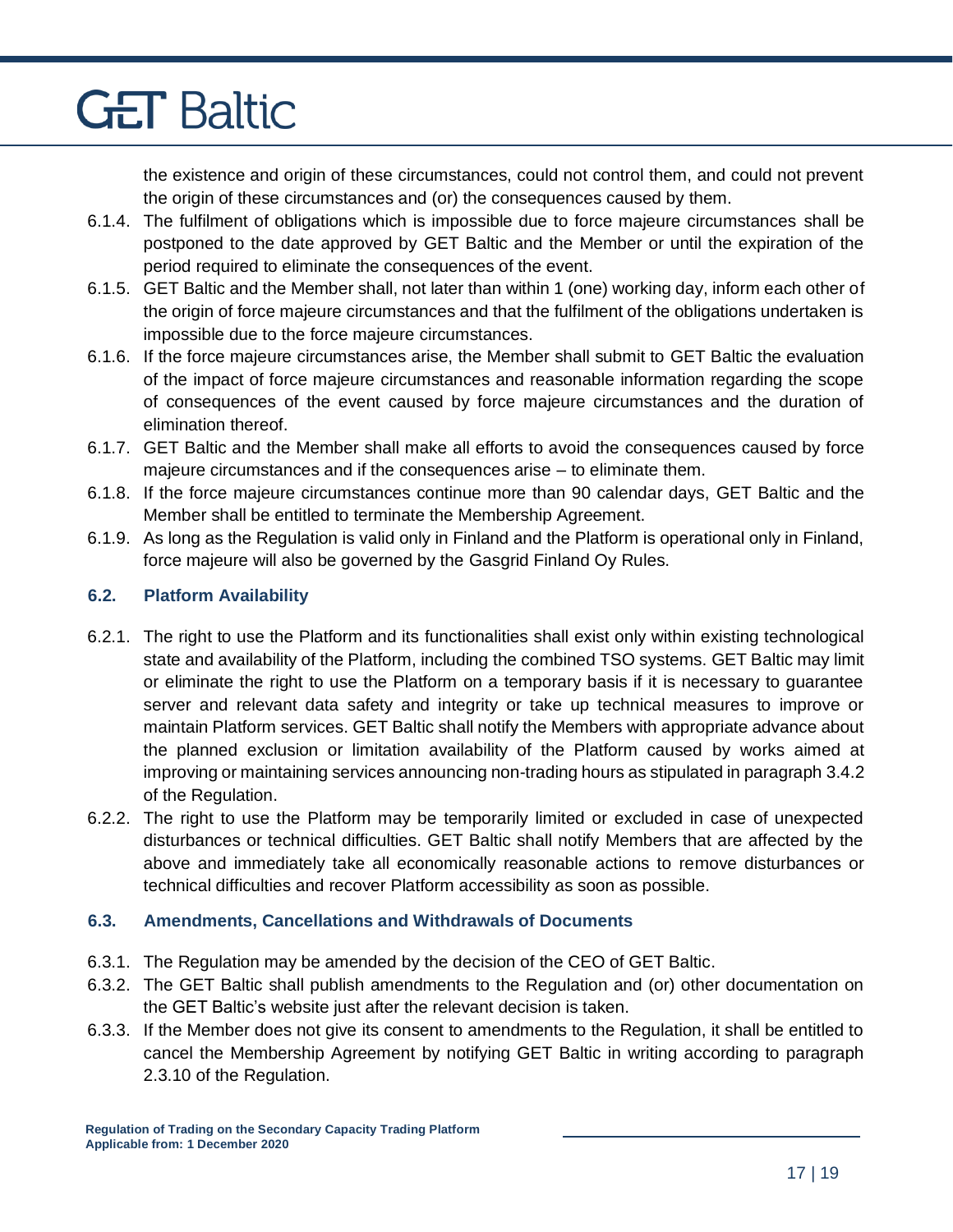- 6.3.4. The effective date of the Regulation and amendments thereto shall be 3 (three) working days from the date of the decision of the CEO of GET Baltic to approve the Regulation or amendments thereto and the publication of the Regulation or amendments thereto on the GET Baltic's website.
- <span id="page-17-3"></span>6.3.5. For the breaches of provisions of the Regulation, the Membership Agreement and (or) the legal acts regulating trade of capacity on the secondary market including on the Secondary Capacity Trading Platform, the GET Baltic may impose to the Member the following sanctions:
	- 6.3.5.1. Warning regarding the suspension of the Member's possibility to submit Trade Proposals, Responses and to accept Responses or withdraw of the Member Status;
	- 6.3.5.2. To restrict the Member's possibility to submit Trade Proposals, Responses and to accept Responses;
	- 6.3.5.3. To withdraw the Member Status by cancelling the Membership Agreement.
- 6.3.6. After the restriction of the Member's possibility to submit Trade Proposals, Responses and to accept Responses or the withdrawal of the Member Status all the active Trade Proposals and Responses by the Member, which have not yet been fulfilled on the Platform shall be withdrawn.
- 6.3.7. The Member, whom the status of Member is being restricted and (or) the sanctions established according to the Regulation, shall deliver to GET Baltic an explanation and all the needed documents for a discovered breach and (or) wrongful within 30 (thirty) calendar days. GET Baltic shall adopt a motivated decision for withdrawal of the sanctions applied to the Member, not later than within 5 (five) working days from the date when all the documents were submitted. If the decision is to withdraw the applied sanctions, the restricted rights of the Member shall be recovered, not later than within 5 (five) working days after the relevant decision is taken. If the Member fails to submit a reasonable and motivated explanation satisfying GET Baltic within the period established, the sanctions imposed shall remain in force or even severe sanctions shall be imposed by the decision of the Operator.
- <span id="page-17-2"></span>6.3.8. The Member and GET Baltic shall have the right to cancel the Membership Agreement as specified in paragraphs [2.3.9](#page-8-4) and [2.3.10](#page-8-3) of the Regulation.

#### <span id="page-17-0"></span>**6.4. Communication and Announcements**

- <span id="page-17-4"></span>6.4.1. Communication between GET Baltic and the Members shall be carried out according to the contact data and delivered by means of e-mail.
- 6.4.2. GET Baltic and the Member shall indicate their contact data in the Membership Agreement, and, if contact data is amended – shall in writing notify, not later than within 2 (two) working days, the other party to the Membership Agreement.
- 6.4.3. Information shall be submitted in English, unless otherwise explicitly agreed on by the Parties of the Membership Agreement.
- 6.4.4. Notices and other important information shall be treated as delivered on the date of dispatch provided that it is sent in accordance with the provisions of paragraph [6.4.1](#page-17-4) of the Regulation.

#### <span id="page-17-1"></span>**6.5. Settlement of Disputes**

6.5.1. All the relationships formed between GET Baltic and (or) Members and (or) Users shall be subject to the application of this Regulation and law of the Republic of Lithuania.